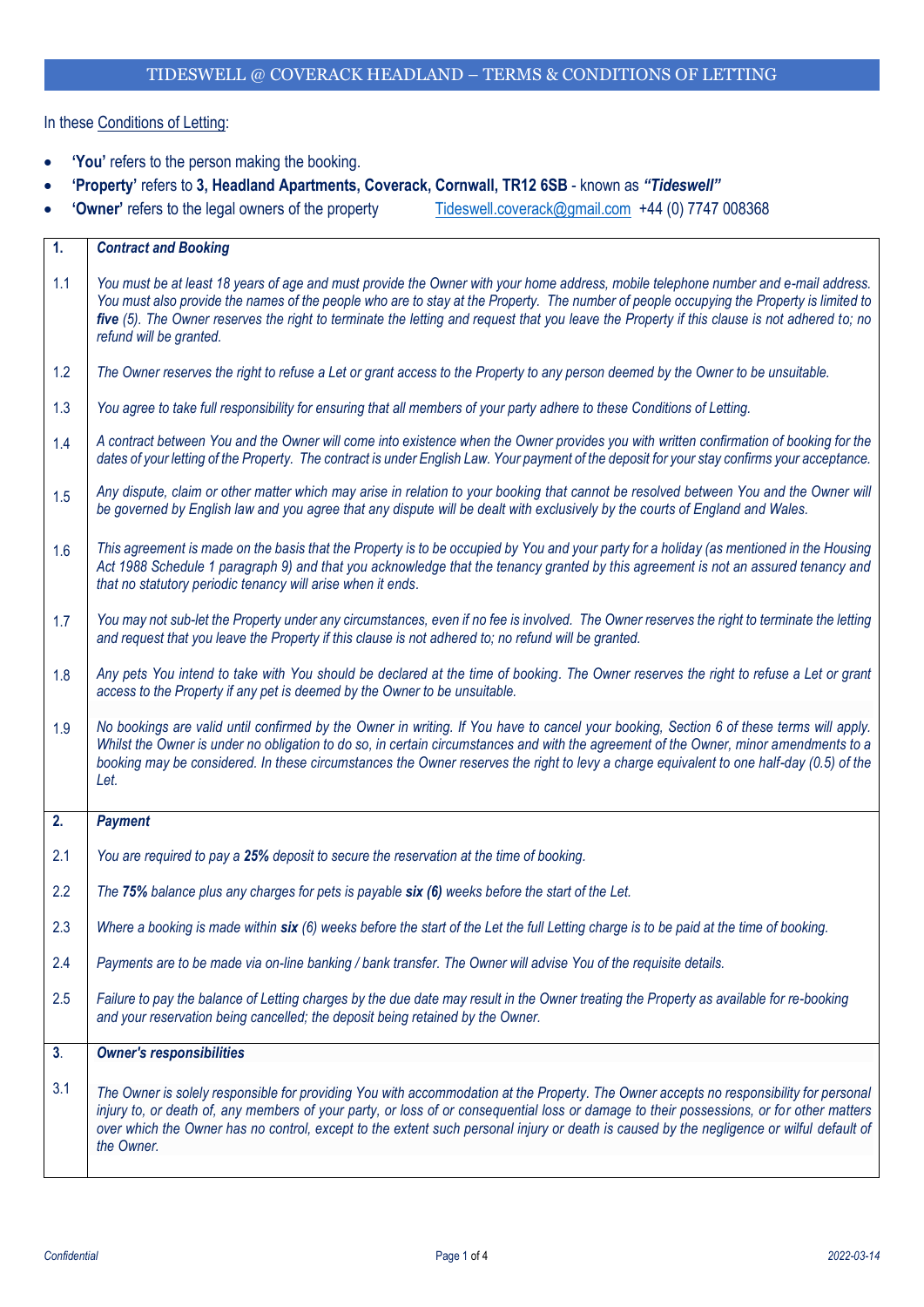## TIDESWELL @ COVERACK HEADLAND – TERMS & CONDITIONS OF LETTING

| $\overline{4}$ . | <b>Guests' responsibilities and forfeiture</b>                                                                                                                                                                                                                                                                                                                                                                                                                                                                                     |
|------------------|------------------------------------------------------------------------------------------------------------------------------------------------------------------------------------------------------------------------------------------------------------------------------------------------------------------------------------------------------------------------------------------------------------------------------------------------------------------------------------------------------------------------------------|
| 4.1              | You and your party shall keep the Property and all furniture, fixtures, fittings and effects in, on or at the Property in the same state of<br>repair as at the commencement of the Let, and shall leave the Property in the same state of cleanliness and general order in which it was<br>found. The Owner reserves the right to make a charge to cover additional cleaning costs if the Property is left in an unacceptable condition.                                                                                          |
| 4.2              | None of the contents of the Property may be removed from the Property by You or members of your party. The Owner reserves the right<br>to charge you for replacement of any contents that go missing from the Property during your stay.                                                                                                                                                                                                                                                                                           |
| 4.3              | You must notify the Owner of any damage or breakages to the Property and its contents during your occupancy. The Owner reserves the<br>right to charge you for repair and replacement.                                                                                                                                                                                                                                                                                                                                             |
| 4.4              | The Property has a strict No Smoking policy which must be adhered to by You and members of your party at all times. The Owner reserves<br>the right to charge You for any additional cleaning costs necessitated by smoking within the Property.                                                                                                                                                                                                                                                                                   |
| 4.5              | The Property has a designated parking space (#3) for one car which is to be used during your stay. Vehicles are parked at your own risk.<br>The Owner cannot be held responsible for any theft or damage to the vehicle.                                                                                                                                                                                                                                                                                                           |
| 4.6              | The Owner will provide You and your party, with bed-linen, bath and hand towels, bath mat and tea towels for each week of your stay, in-<br>line with the number of people declared in your party. You must provide your own towels for use at the beach or by your pets.                                                                                                                                                                                                                                                          |
| 4.7              | Your right to occupy the Property may be forfeited without compensation if:<br>More people or pets than declared and / or the number the Property holds, attempt to take up occupation<br>$\bullet$<br>Overnight guests are entertained without the Owner's express permission<br>Any activity is undertaken which is illegal, or may cause unreasonable damage, noise, behaviour or disturbance.<br>$\bullet$<br>Behaviour deemed by the Owner to be unreasonable may result in the Owner requesting You and your party to leave. |
| 5.               | <b>Unavailability of the Property</b>                                                                                                                                                                                                                                                                                                                                                                                                                                                                                              |
| 5.1              | Your booking will not be cancelled by the Owner other than in exceptional circumstances beyond the Owner's control. In the event of such<br>a cancellation You will be notified by the Owner as soon as possible via e-mail and telephone. The Owner will promptly refund all payments<br>made in relation to the booking. Alternatively, You and the Owner may agree to re-schedule your booking to a later date or for You to<br>receive a voucher in respect of an unspecified future stay at the Property.                     |
| 5.2              | The Owner's liability is limited to the total value of the payments made by You in relation to the booking. The Owner will not pay any<br>compensation or expenses.                                                                                                                                                                                                                                                                                                                                                                |
| 6.               | <b>Cancellation</b>                                                                                                                                                                                                                                                                                                                                                                                                                                                                                                                |
| 6.1              | You must notify the Owner of any cancellation via e-mail and telephone prior to the first day of the Let.                                                                                                                                                                                                                                                                                                                                                                                                                          |
| 6.2              | In the event of your having to cancel, the amount charged to you is dependent on the number of days' notice You give the Owner before<br>the start of the Let.                                                                                                                                                                                                                                                                                                                                                                     |
|                  | 01 - 21 days<br>100% of the fee will be charged<br>$\bullet$<br>75% of the fee will be charged<br>22 - 41 days<br>$\bullet$                                                                                                                                                                                                                                                                                                                                                                                                        |
|                  | 25% of the fee will be charged<br>42 - 71 days<br>$\bullet$                                                                                                                                                                                                                                                                                                                                                                                                                                                                        |
|                  | 72 or more days<br>No fee will be charged.<br>$\bullet$                                                                                                                                                                                                                                                                                                                                                                                                                                                                            |
| 6.3              | Should You be entitled to a refund on payments made once the criteria defined in 6.2 above have been applied, the Owner will issue<br>this promptly.                                                                                                                                                                                                                                                                                                                                                                               |
| 6.4              | It is recommended that your travel insurance includes cover in the event of You having to cancel.                                                                                                                                                                                                                                                                                                                                                                                                                                  |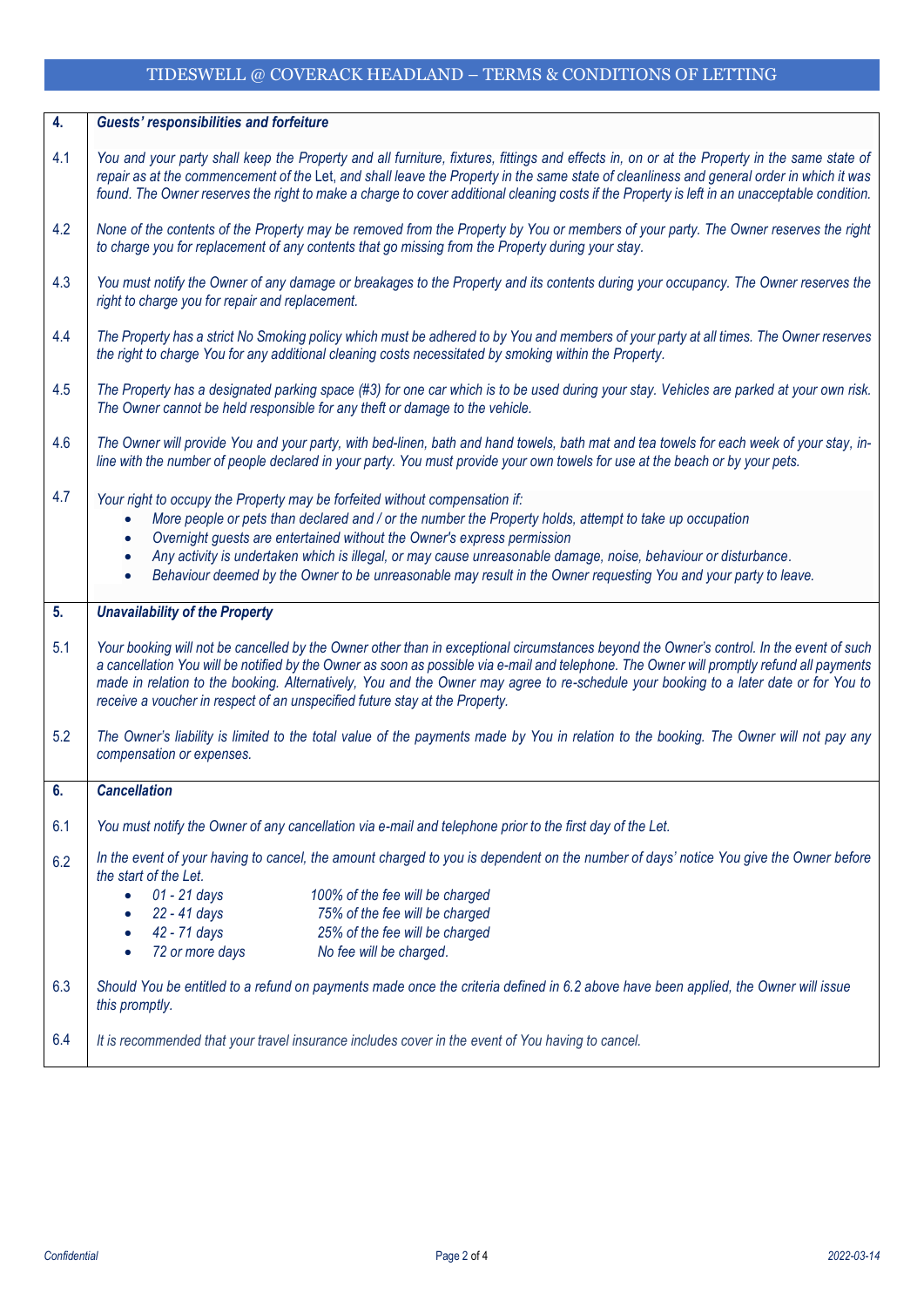## TIDESWELL @ COVERACK HEADLAND – TERMS & CONDITIONS OF LETTING

| 7.   | <b>Pets</b>                                                                                                                                                                                                                                                                                                        |
|------|--------------------------------------------------------------------------------------------------------------------------------------------------------------------------------------------------------------------------------------------------------------------------------------------------------------------|
| 7.1  | Up to two, well-behaved dogs are allowed to stay at the Property; there is an additional charge per dog, for each week. You will be<br>informed of the charges at the time of booking. There is no charge for Registered Assistance dogs.                                                                          |
| 7.2  | Dogs must be kept under strict control at all times while in or at the Property and the Headland grounds. You are solely responsible for<br>ensuring your pets do not cause a nuisance to other people at the Headland estate.                                                                                     |
| 7.3  | Dogs are not allowed on beds or furniture at the Property; You must provide suitable bedding and towels for your pets.                                                                                                                                                                                             |
| 7.4  | Pet waste must be bagged and put in the bins located in the grounds for this purpose; any fouling must be cleared up without delay.                                                                                                                                                                                |
| 7.5  | Dogs must not be left without human adult supervision in or at the Property at any time.                                                                                                                                                                                                                           |
| 7.6  | You must ensure your pets are free from parasites and fleas before they occupy the Property. Failure to do so may incur subsequent<br>charges.                                                                                                                                                                     |
| 7.7  | You must notify the Owner of any damage caused by your pets. The Owner reserves the right to charge you for any repair and<br>replacement costs that may be incurred.                                                                                                                                              |
| 7.8  | You should endeavour to remove pet hair from the Property prior to your departure; the Owner reserves the right to charge You for any<br>special cleaning required.                                                                                                                                                |
| 7.9  | The Owner cannot accept responsibility should any guest suffer from an allergy to dogs.                                                                                                                                                                                                                            |
| 8    | <b>Owner Access</b>                                                                                                                                                                                                                                                                                                |
| 8.1  | The Owner or their local representative shall be allowed access to the Property at any reasonable time during your occupancy.                                                                                                                                                                                      |
| 9.   | <b>Information relating to the Property</b>                                                                                                                                                                                                                                                                        |
| 9.1  | The information relating to the Property on the proprietary Website www.coverack-tideswell.co.uk, is accurate at the time it was created.<br>You accept that minor differences between text or images may arise and that features and facilities at the Property may be changed or<br>removed.                     |
| 9.2  | The Owner cannot accept responsibility should the Property not conform exactly to your expectations. If a feature or facility is particularly<br>important to You, please check with the Owner prior to confirming your booking.                                                                                   |
| 10.  | <b>Complaints procedure</b>                                                                                                                                                                                                                                                                                        |
| 10.1 | In the event of there being cause for complaint concerning the Property, the matter shall be taken up with the Owner or the Owner's<br>local representative. The local representative's contact details will be provided at the time You are issued with the access details to the<br>Property prior to your stay. |
| 10.2 | It is important that complaints are raised whilst you are still at the Property so that an on-the-spot investigation may be made if<br>appropriate and remedial action taken where required.                                                                                                                       |
|      |                                                                                                                                                                                                                                                                                                                    |
| 10.3 | In no circumstances will compensation be considered for complaints raised after your stay has ended or if You have denied the Owner<br>or their local representative the opportunity of investigating the complaint and endeavouring to remedy matters during your stay.                                           |